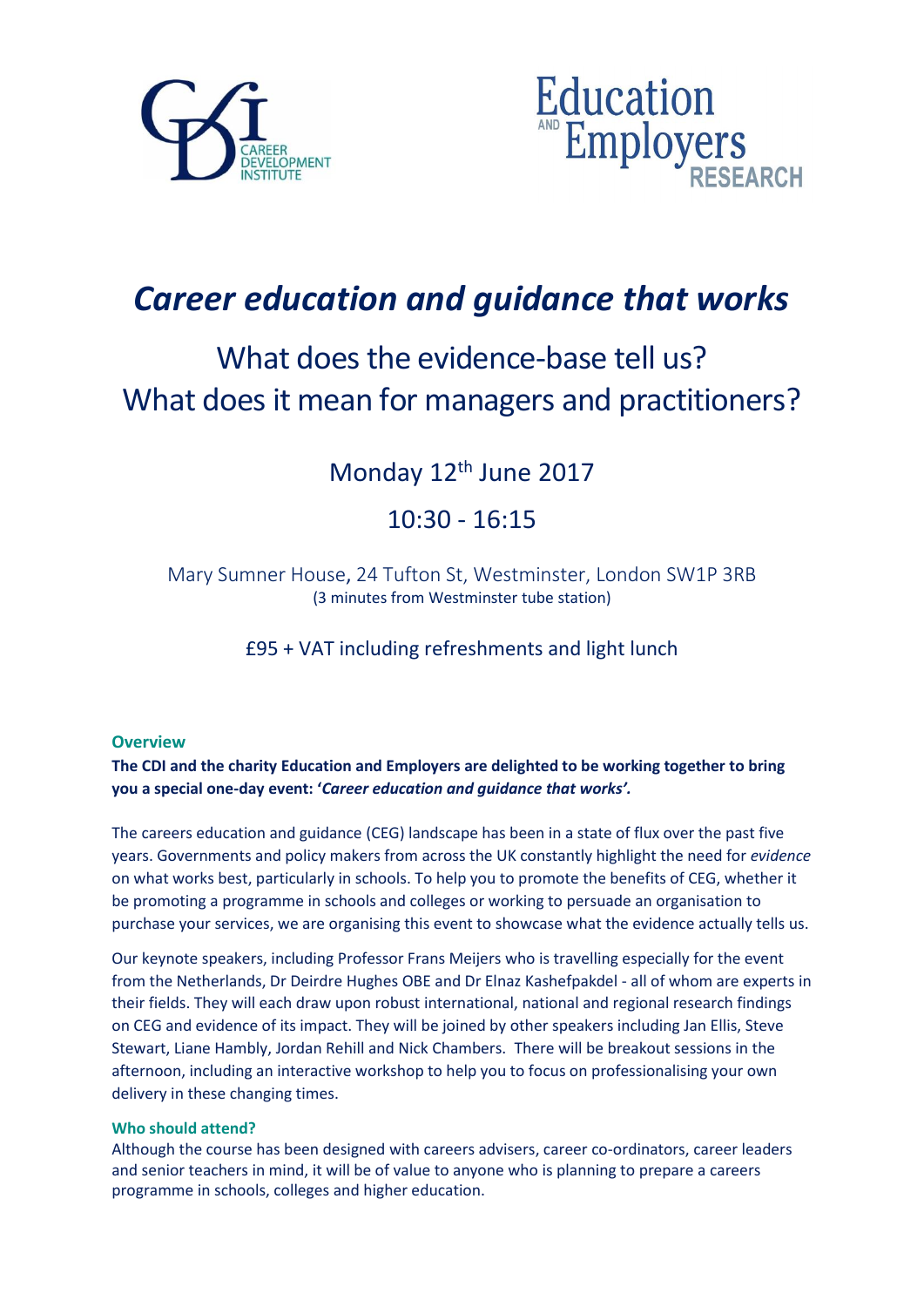#### **Learning outcomes**

The event will:

- Explore recent research on evidence and impact
- Consider the importance of career leadership and the positive impact this can have on young people making successful transitions in learning and work
- Look at new and exciting regional approaches that are unfolding in England
- Reflect on key findings in the new government's manifesto on all-age careers provision
- Help you to develop your own professionalism in a complex market

|                 | <b>Session</b>                                                  | <b>Speaker</b>                                                                                            |
|-----------------|-----------------------------------------------------------------|-----------------------------------------------------------------------------------------------------------|
| $10.30 - 10:45$ | Registration                                                    |                                                                                                           |
| $10:45 - 11.00$ | Welcome and introduction                                        | Jan Ellis & Nick Chambers                                                                                 |
| $11:00 - 11:45$ | Research – impact and evidence                                  | Dr Elnaz Kashefpakdel                                                                                     |
| $11:45 - 12:15$ | Implications for practitioners                                  | <b>Jordan Rehill</b>                                                                                      |
| $12.15 - 12.45$ | Roundtable discussion/Q&A                                       | All                                                                                                       |
| 12:45 - 13:30   | Lunch                                                           |                                                                                                           |
| 13:30 - 14:30   | Career guidance in education: some<br>dilemmas                  | Prof. Frans Meijers,<br>The Netherlands                                                                   |
| 14:30 - 15:00   | Building a careers offer - national &<br>regional practices     | Dr Deirdre Hughes OBE                                                                                     |
| $15:00 - 15.15$ | Refreshments                                                    |                                                                                                           |
| $15:15 - 15.50$ | <b>Interactive Workshops</b><br>professionalising your delivery | Dr Deirdre Hughes OBE, Claire<br>Johnson (CDI), Steve Stewart<br>(Careers England), Liane Hambly<br>(CDI) |
| 15:50 - 16:15   | Plenary session<br>Key findings: moving forward                 | All                                                                                                       |

#### **The programme**

# **Book places now through the CDI website**  <http://www.thecdi.net/Skills-Training-Events>

To access the Education and Employers **free searchable on-line library** of research and reports on careers and employer engagement please see [http://www.educationandemployers.org/research-type/taskforce](http://www.educationandemployers.org/research-type/taskforce-publications/)[publications/](http://www.educationandemployers.org/research-type/taskforce-publications/)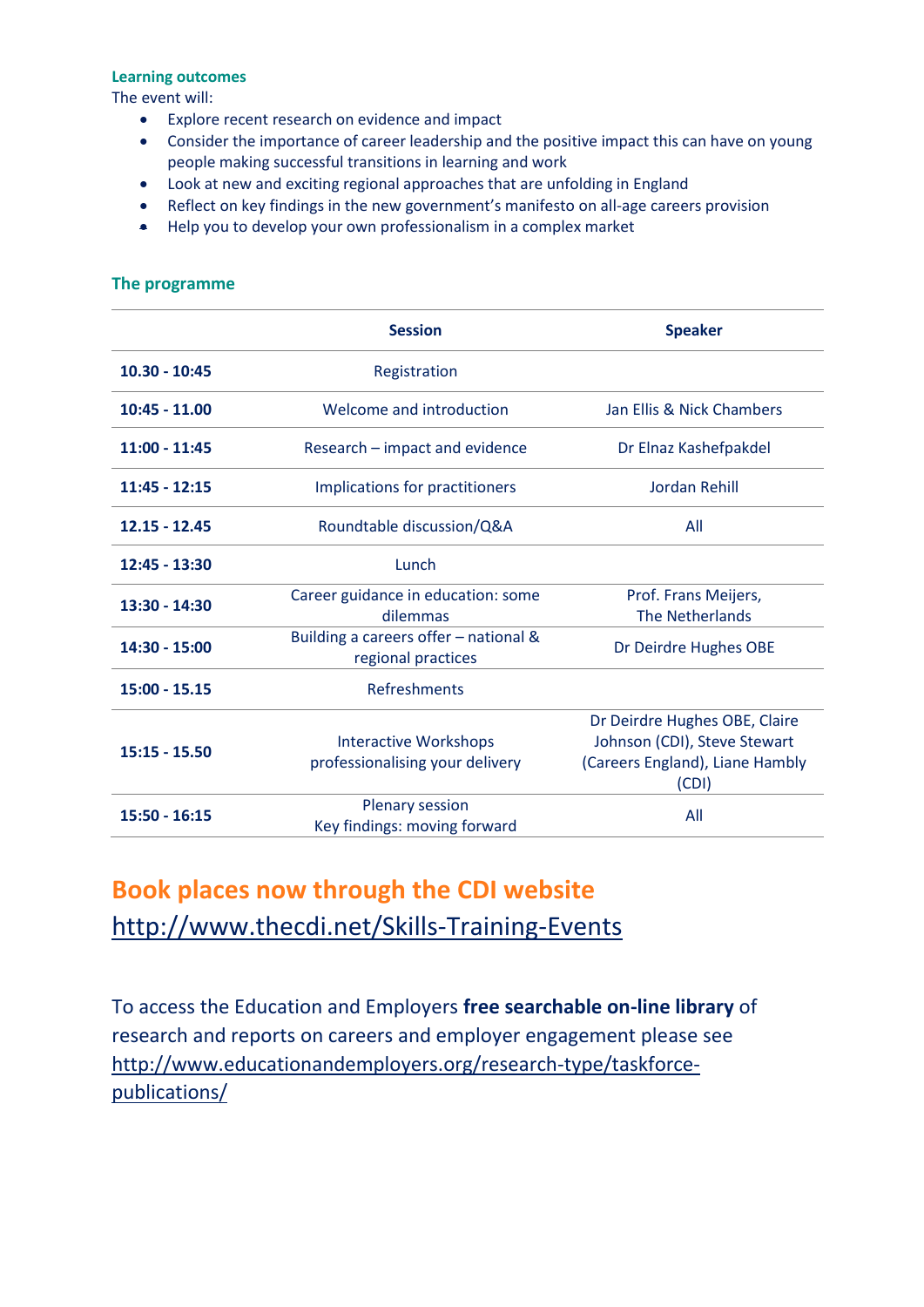#### **Overview of the keynote sessions**

| 11:00 - 11:45   | Research – impact and evidence | <b>Dr Elnaz Kashefpakdel</b> |
|-----------------|--------------------------------|------------------------------|
| $11:45 - 12:15$ | Implications for practitioners | <b>Jordan Rehill</b>         |

Drawing on insights from our research over the past 5 years, this presentation will initially seek to contextualise the need for employer engagement in education, as well as the demand for such events amongst pupils and teachers. Then, using wider literature and new evidence, will identify key areas which successful employer led careers activities should focus on so the best outcomes can be achieved for the young people taking part.

| $14:30 - 15:00$ | Building a careers offer – national & | <b>Dr Deirdre Hughes OBE</b> |
|-----------------|---------------------------------------|------------------------------|
|                 | regional practices                    |                              |

Jobs, skills and growth are inextricably linked to careers work in England's schools. Economists and educationalists have long recognised that careers work matters when it comes to the effective functioning of education and labour markets. But careers work is under serious pressure given the latest UK Office for Budgetary Responsibility (OBR) estimates. At a local and regional level people are noticing the impact of cuts to their budgets. In some regions, new careers strategies are emerging focused on in young people, families and the local economy. Key findings and lessons learned are presented from a practitioner, researcher and policy perspective.

| 13:30 - 14:30 | Career guidance in education: some | <b>Prof. Frans Meijers,</b> |
|---------------|------------------------------------|-----------------------------|
|               | dilemmas                           | <b>The Netherlands</b>      |

The learning required in the 21st century requires a very different learning process that what is traditionally done in education. Cultivating self-direction in our students means that they must in engage in meaning-oriented learning, while reproductive learning dominates in traditional education. Based on research findings from Dutch secondary and higher vocational education I sketch the dilemmas that teachers and career professionals face as a result of this. These dilemmas occur in conversations between teachers and students (micro level), in conversations between teachers and on a school management (meso level), and in the relation between school and labour market (macro level).

|               |                                 | Dr Deirdre Hughes OBE, Claire           |
|---------------|---------------------------------|-----------------------------------------|
| 15:15 - 15.50 | <b>Interactive Workshops</b>    | <b>Johnson (CDI), Steve Stewart OBE</b> |
|               | professionalising your delivery | (Careers England), Liane Hambly         |
|               |                                 | (CDI)                                   |

According to the Network for Innovation in Career Guidance and Counselling in Europe (NICE), three of the ways of demonstrating being a professional are: recognising the need to develop own competence continuously; integrating current theory and research into practice and publicly advocating for the profession in the interest of clients. This workshop will enable you to think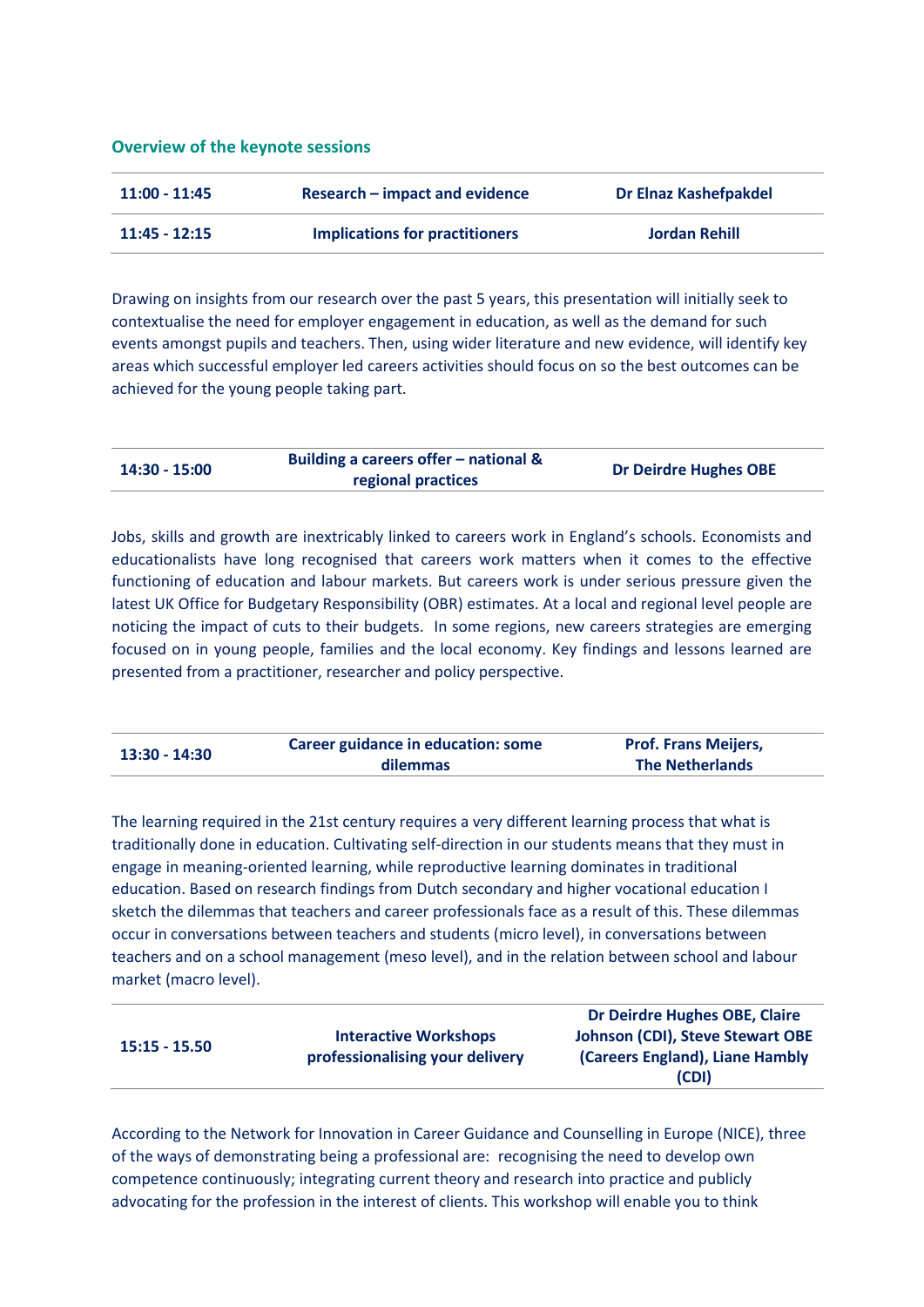through how you currently do this and find out more about how the CDI as the professional body for the sector can support you.

### **Speaker biographies**



**Professor Franz Meijers** Dr. Frans Meijers is professor emeritus, The Hague University, The Netherlands, and has been doing research in the area of vocational and careers guidance for over 30 years. He has his own consultancy firm, is the author of many peer-reviewed articles, and is symposium co-editor of the *British Journal of Guidance and Counselling*.



**Dr Deirdre Hughes** OBE specialises in careers policies, research and practice at an international, national and regional level. She is a Principal Research Fellow at the University of Warwick, Institute for Employment Research (IER). Deirdre was a Commissioner at the UK Commission for Employment & Skills (July 2011 – September 2015) and Chair of the National Careers Council in England, (May 2012 – September 2014). Over the last 30 years she has published widely and presented international evidence to audiences in differing EU and international countries on what works in career education and guidance for young people and adults. She is currently a member of an Advisory Group on Education in Transport reporting to the Minister of State. She is also a CDI Legacy Fellow.



**Jan Ellis** has worked in the career development sector for over 30 years, both as a practitioner and senior manager. In the 1990s she was part of the management team at VT Careers Management, responsible for business development, marketing, publishing, international contracts and the careers software and publishing company Lifeskills. Innovative and business savvy, she was invited to work with the Institute of Career Guidance, as a business development consultant in 2010 and in October 2013 she was appointed the Career Development Institute's first chief executive. The CDI is the UK-wide professional body for the career development sector, with a membership of over 5,000.



**Claire Johnson** is the CDI Professional Development Manager with responsibility for the UK Register of Career Development Professionals; the Qualification in Career Development (QCD); CDI Academy for OCR qualifications in CEIAG and the development of the Career Development Sector Progression Pathway. She is also Secretary to the CDI's Professional Standards Committee and worked with PSC members to produce the revised Code of Ethics and Discipline and Complaints Procedure in 2014 and the Ethical Practice Framework and Case Studies in 2015. A Registered Career Development Professional, Claire has over 30 years' experience in the sector in a variety of practitioner, management and senior management roles. During

her twelve year freelance career she co-wrote the original Qualification in Career Guidance qualification and QCF qualifications for the career development sector. She is the co-author with Dr Siobhan Neary of *CPD for the Career Development Professional*, published in 2016.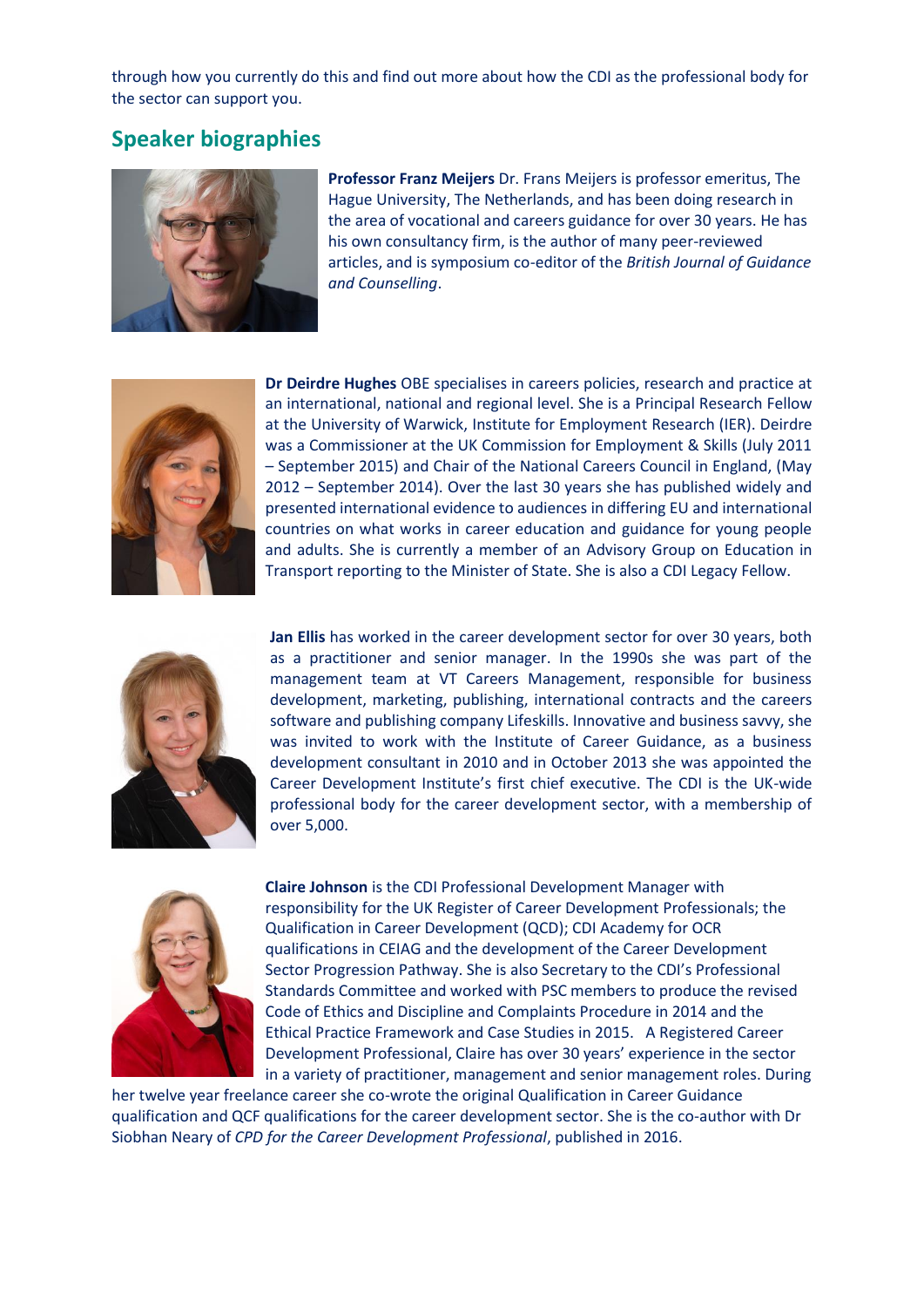

**Steve Stewart OBE** Steve began his career as a Careers Adviser in Rotherham and moved to Coventry in 1982. In 1993 he was appointed Deputy Principal Careers Adviser at Coventry Careers; in 1995 he was appointed Managing Director of Quality Careers, Coventry and in 2001 he was appointed Executive Director of the Connexions Service for Coventry and Warwickshire. In 2006 he assumed responsibility for subregional economic development as well as careers, and was appointed Chief Executive of Coventry, Solihull and Warwickshire Partnership Ltd (CSWP). Steve retired from CSWP in September 2014 and together with his wife Rachael, established The Stewart Alliance. Steve is also Executive Director of Careers England Ltd; the trade body for careers information,

advice and guidance companies. Steve has held a number of positions including the Labour Leader of Rugby Borough Council, Chair of the Coventry Foyer Trust, Vice Chair of the national charity ContinYou, and Vice Chair of the Warwickshire Children's Trust. He is currently a Governor at City College, Coventry, chairing the student consultative committee. He is also Vice Chair of the Coventry and Warwickshire Place Board and a Trustee of the charity Jumping Through Hoops. In 2003 he was awarded an OBE for services to young people**.** 



**Liane Hambly** is a freelance consultant and senior lecturer at Coventry University with 30 years experience in the career development field. She has an excellent reputation for workforce development with expertise in career theory and guidance practice, career coaching, motivational approaches, reflective practice and ethics. She is the lead trainer for the CDI in career theory and advanced guidance and coaching practice.



**Dr Elnaz Kashefpakdel** is Head of Research at the Education and Employers. She is a trained quantitative analyst, completed her PhD from the University of Bath for a study on higher education policy. Elnaz has co-authored many works on employer engagement in education and school to work transitions including "Career Education that works: an economic analysis using the British Cohort Study" in the Journal of Education and Work. She has presented at international conferences and showcased her research at government departments including DfE and BIS. Her research is

references in government documents such as Industrial Strategy and career education policy briefings. Her work was also endorsed in national publications such as Engineering UK annual report 2017 and public media including BBC Education and TES.